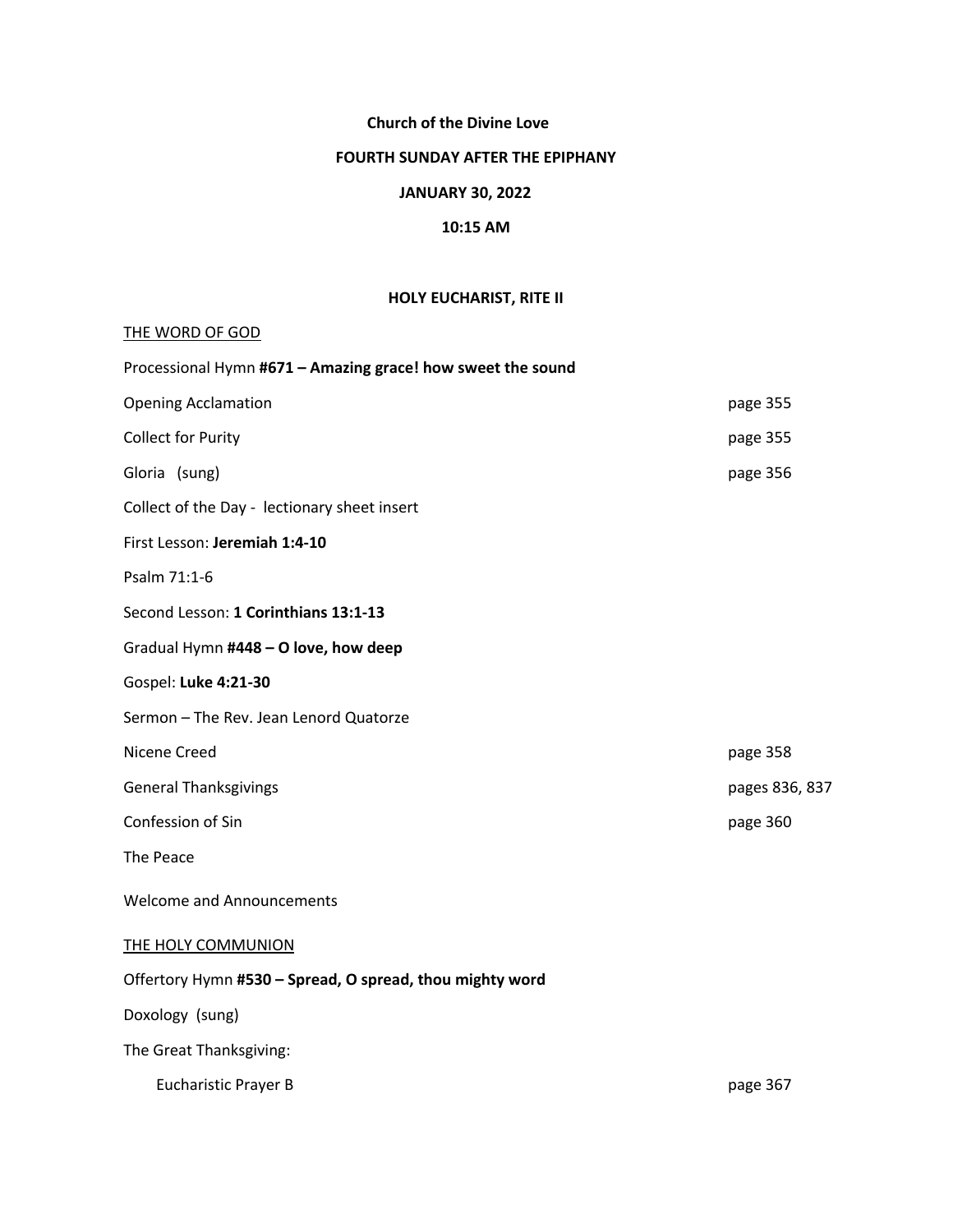|                                                          | Sanctus (S-130 in hymnal)                       | page 362 |  |
|----------------------------------------------------------|-------------------------------------------------|----------|--|
|                                                          | The Lord's Prayer                               | page 364 |  |
|                                                          | The Breaking of the Bread, Anthem & Prayer      | page 337 |  |
|                                                          | The Communion of the People                     |          |  |
| Communion Hymn - #711 - Seek ye first the kingdom of God |                                                 |          |  |
|                                                          | Post Communion Prayer                           | page 365 |  |
|                                                          | Prayer for Peace - on insert                    |          |  |
|                                                          | Prayer of St. Francis                           | page 833 |  |
|                                                          | Dismissal Hymn #599 - Lift every voice and sing |          |  |

Prayer for the New Year:

O God our Creator, you have divided our life into days and seasons, and called us to acknowledge your providence year after year. Accept our praise and thanksgiving for this past year and hear our prayers for the new year. Plant in every heart, we pray, the love of him who is the Savior of the world, Jesus. Grant that we who begin this year in his Name, may complete it to his honor and glory. Pardon our transgressions of the past and guide us by your Holy Spirit that we may turn our feet into your paths, serve you in peace, and live in your presence. All this we ask in the holy name of your Son, Jesus, who lives and reigns with you and the Holy Spirit, One God, in glory everlasting. Amen.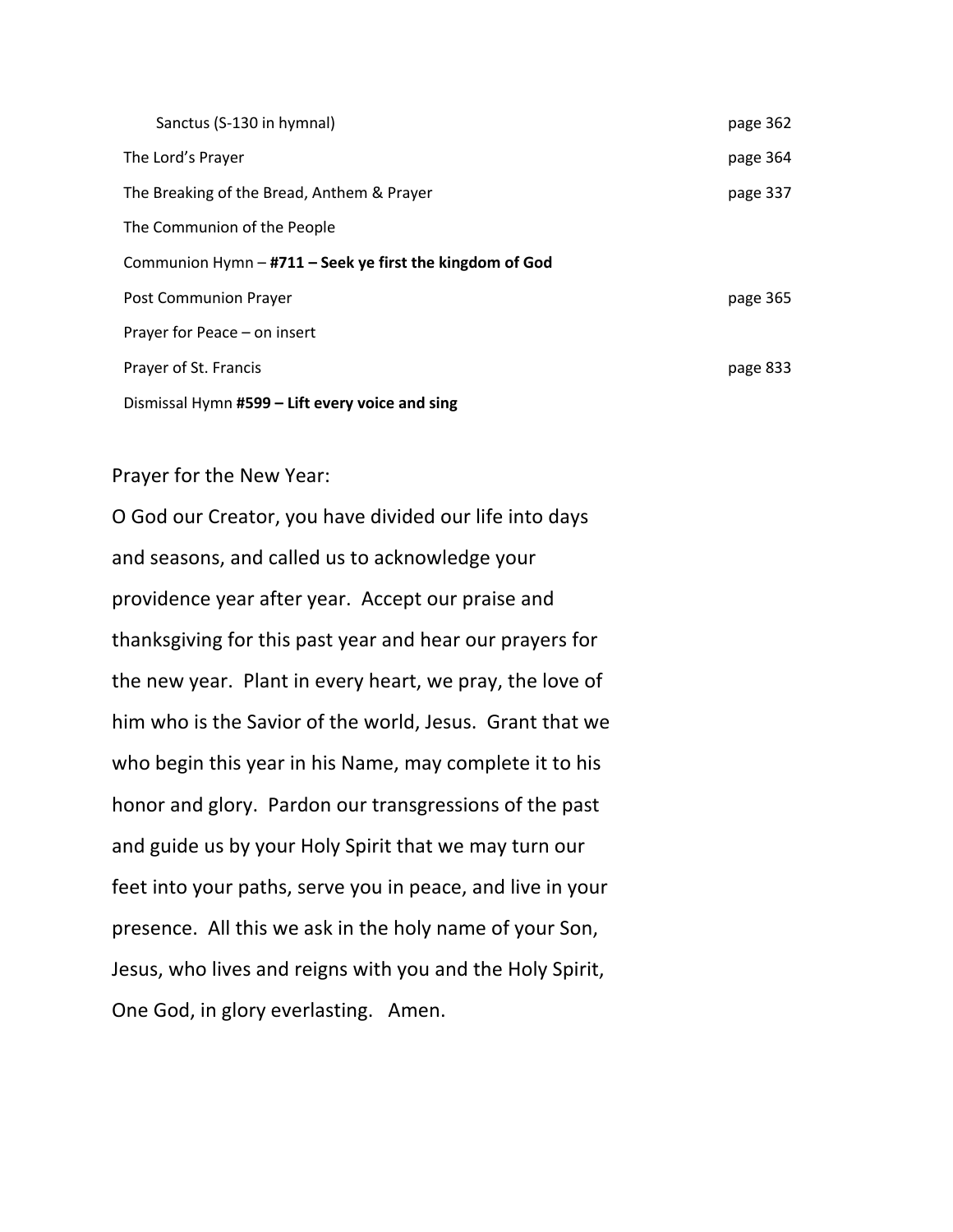#### **Sermon Sunday January 30th, 2022**

#### Jeremiah 1: 4-10; Psalm 71: 1-6; 1 Corinthians 13: 1-13; Luke 4: 21-30

**Lord I have studied, but I need your strength. I have prepared, but I need your power. I am willing, and I want to, but only you can make me able. Let the word of my mouth, and the meditation of all our hearts be acceptable to you, O Lord, our God, and our redeemer! Amen.**

### **Beloved people of God**,

The book of Jeremiah is about being empty, unsure, and uncomfortable. It is about seeing beyond the expected. It is about hardship, strangeness, doubt. It is about survival. How do you survive when the pieces of your community life are destroyed, taken away, and no longer working?

Babylon had invaded Judah (the southern part of what we know now as Palestine or Israel). Three times Judah was splintered into factions. The ruling class was pro-Egyptian. Jeremiah and his followers were pro-Babylon. By the time Jerusalem fell to the Babylonians in 587, thousands of people were killed, and the infrastructure of the city had collapsed. What do you do as a believer? You ask questions. Had God forgotten the people and the covenant at Mount Sinai with Moses? Was God powerless? Was there a future? Jeremiah remains unmarried and bears no children, a biblical symbol of the end of life in the Promised Land. He's imprisoned and left to die. But he lives. Most of the time, no one listens to him.

It is a political book, as much of the Bible is. It tells us the truth about sin: about what we humans often construct with impure motives. We construct systems that destroy instead of buildup. We find the nation of Israel torn apart, and the northern tribes have long ago been carried off into exile. In the southern kingdom, more evil kings have sat on the throne than good ones. Jeremiah is called into his prophetic ministry during the reign of Josiah, one of the good kings, but his work will continue through four more regimes, and he will see the last of Judah's kings carried off to Babylon. Jeremiah will witness the destruction of the Temple, and the people of Judah being led into captivity. His ministry is a long one, but Jeremiah is not what you might call a success story, at least not by human standards. No wonder he is reluctant to answer the call, much as Moses was reluctant to respond to his particular calling centuries before. Yet, God is constantly equipping people for the call that will come. How often do people find themselves called into a line of work they had never considered, given work that they never in their wildest dreams ever thought they would do, only to discover that God had been equipping them for years for that specific task! This is exactly what happened to Jeremiah. It must have come as a surprise to Jeremiah that God had been preparing him as a prophet. Jeremiah had good reason to feel confused. God simply wants his people to love him freely, as he loves them. Time and again, he has called his people to repentance and faithfulness. Even when they fail and turn away, he does not give up on the people he loves.

Jeremiah may have been surprised to hear God's call, but he answered it, however unwillingly. His work would be difficult, and he would suffer imprisonment, persecution, false accusations of treason, and forced exile to Egypt. He would be forbidden to marry or have children, he would see King Jehoiakim destroy his prophetic writing, and he would search for just one righteous person without finding any. By all accounts, Jeremiah's ministry would best be described as a failure. His calls to repentance would go unheeded, and his warnings would fall on deaf ears. Through the reign of five different kings, he would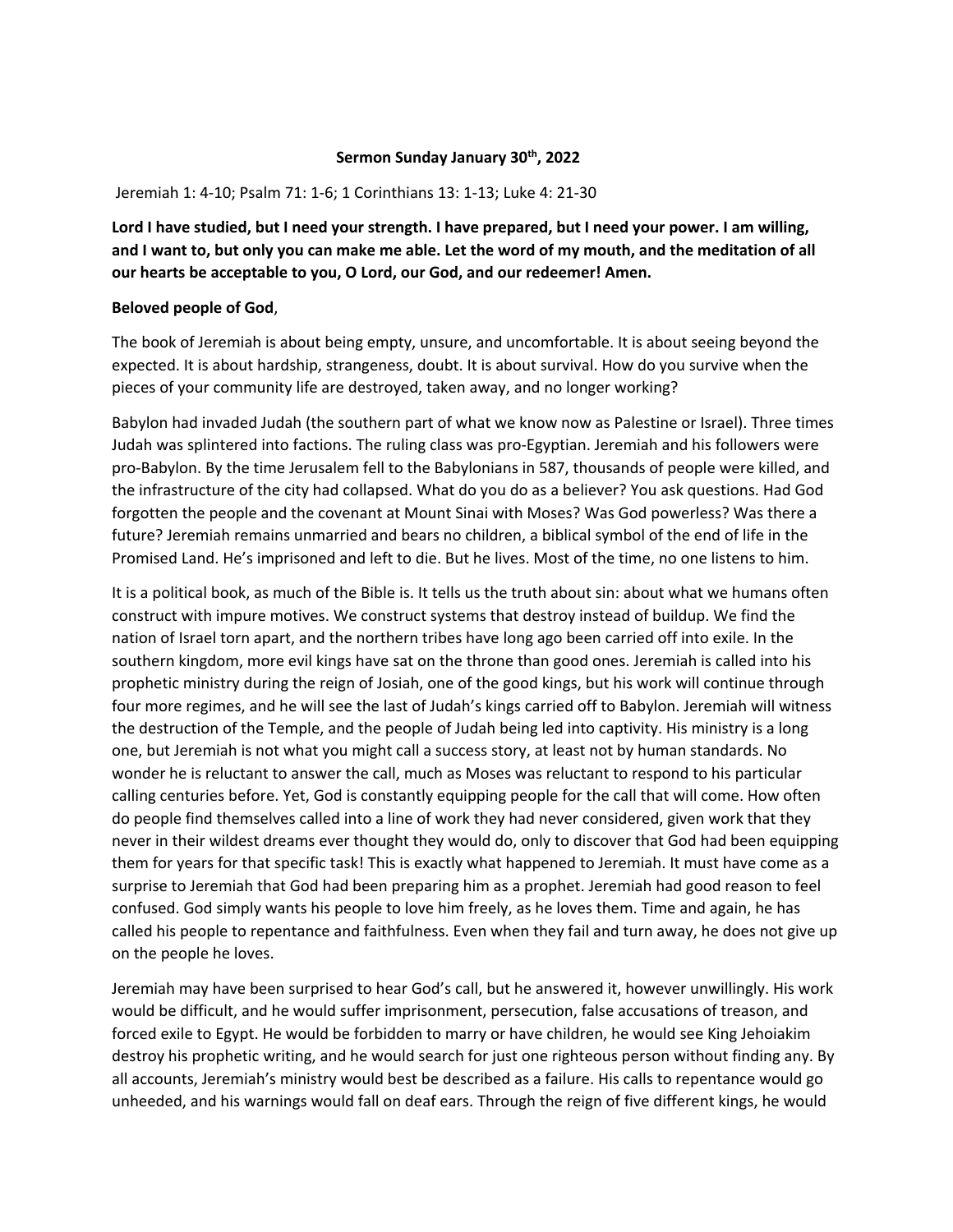risk everything, even his own life, to proclaim God's word. He wouldn't do it happily, there's a reason why his other book in the Old Testament is called "Lamentations." Even in this first conversation with God, we get the clear image of a difficult task. No wonder Jeremiah balked. He could see the risks to his personal safety – why else would God say, "Don't be afraid of the people to whom I'm sending you. I will rescue you from them"? Those aren't encouraging words, really. And even the announcement that Jeremiah would be appointed over nations and kingdoms doesn't sound so enticing when the verbs God uses are more negative than positive: "build and plant" have a hard time standing up to "pluck up, pull down, destroy, overthrow." These aren't comforting words God gives to Jeremiah. They are challenging words, dangerous words.

In the gospel lesson for today Jesus knew his ministry was going to be rough. He knew he would ultimately "fail" just as Jeremiah's had done. But here's the thing: we don't get to decide what failure looks like. God did not call Jeremiah to convert the people of Judah, only to proclaim God's word to them. If Jeremiah was expecting hundreds and thousands of people to repent and begin living according to God's plan for them, he was deeply disappointed. In the same way, Jesus failed to overthrow the Roman government as Messiah was expected to do. Instead, he died a horrible death, nailed to a cross. That looked like failure to many of the people who watched him die. But we don't get to decide what failure looks like. God's idea of success can't be measured in numbers of converts or military conquests. God measures success in lives changed, in relationships restored. God measures success in every soul redeemed, in every person who turns away from death and sin, toward everlasting life. God measures success in the depth of love we show to people who are not like us, in the way our faith grows in maturity and richness, in the way our lives look more and more like the life of Jesus Christ, and less like the broken lives we leave behind when we choose to follow him.

Pastor Matt Kennedy writes, "Experts who study organizational change say that groups basically have three phases of any transition they face: stability, de-stabilization, and new orientation. Every transition involves all three, and the most anxious moment in any change is going from stability to de-stabilization. This is what you see in the story of Israel in the Wilderness. When you enter that moment of destabilization, there is a strong gravitational pull back to the stable place, even if that stable place was being a slave in Egypt." But for transitions to lead us into the new beginning God has in mind for us, we must be strong in faith, centered on Christ Jesus, depending completely on the power of the Holy Spirit to lead us through the anxiety of wilderness. Because going through the wilderness is the only way to get to the promised land. What does it mean for us to be centered and sent? Will we limit our view to a cloudy vision, constricted by a tiny lens in a viewfinder? Or will we open our eyes wide to the possibility God has in mind for us, and take in the broad vision of God's call? It will not be easy. I assure you of that. But it can be fruitful, and we can experience spiritual renewal in ourselves that leads to a spiritual awakening in our community. Following Jesus is very risky business, and we don't get to decide what success looks like. Sometimes clouds of doubt obscure our vision, and we are unwilling to take a risk.

It may feel like we are teetering on the edge of a precipice, and the fog is obscuring our path. It may feel like we are entering the wilderness as we move through the changes, we see necessary for our own growth and deepening discipleship. It may even feel, at times, like we are failing miserably. But God gives us his promise that He will be with us every step of the way. Let us claim that promise and go with God**. Amen.**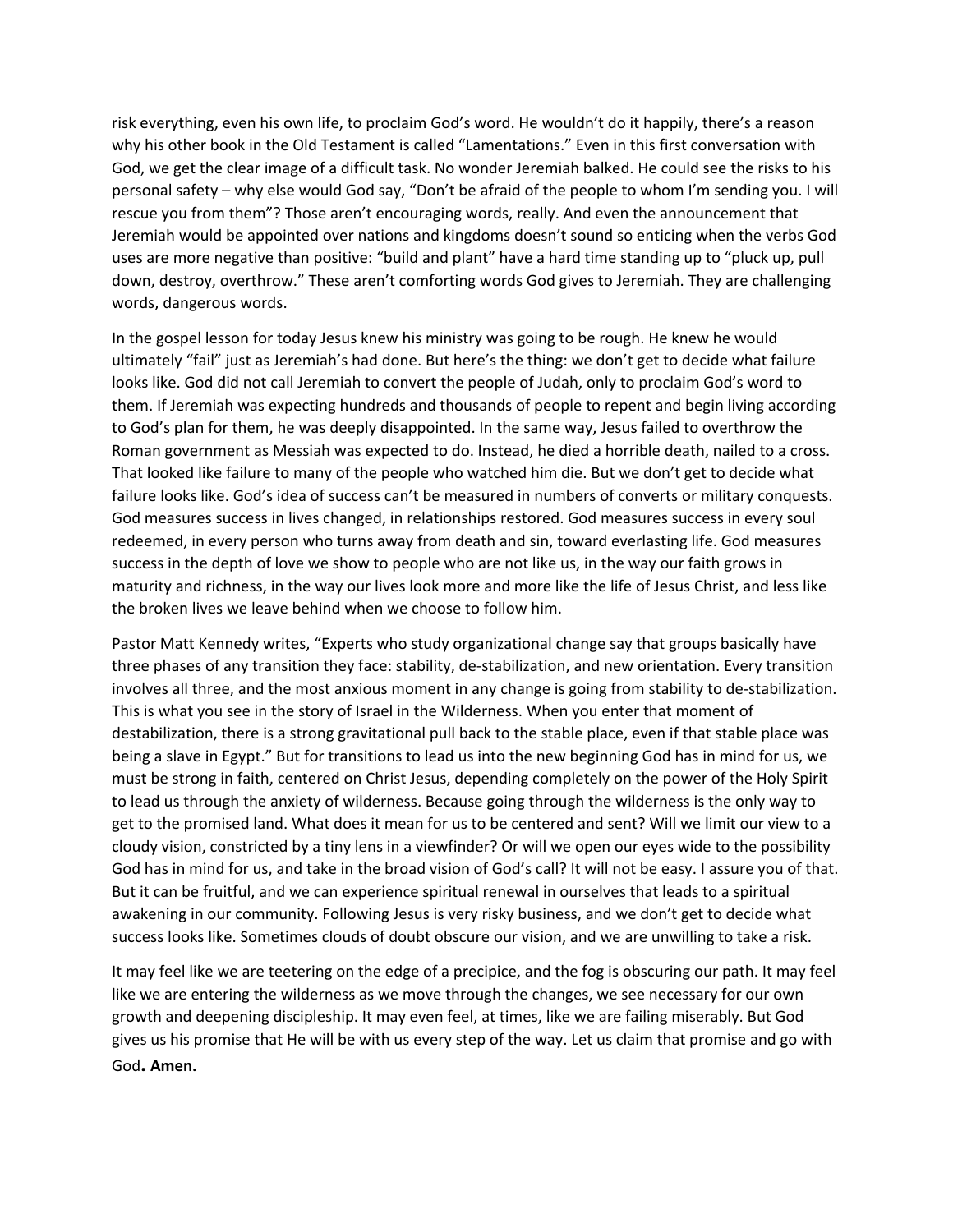Masks are required during the service.

| SUNDAY - 4 EPIPHANY | 10:15 AM             | HOLY EUCHARIST, RITE II                                          | (also on zoom) |
|---------------------|----------------------|------------------------------------------------------------------|----------------|
|                     |                      | (The Annual Parish Meeting has been postponed until next Sunday) |                |
|                     |                      |                                                                  |                |
| <b>MONDAY</b>       | $8:00$ AM            | AA MEETING                                                       |                |
|                     |                      |                                                                  |                |
| WEDNESDAY           | 7:00 PM              | AL-ANON MEETING                                                  |                |
|                     |                      |                                                                  |                |
| <b>THURSDAY</b>     | 10AM-2PM THRIFT SHOP |                                                                  |                |
|                     | 8:00 PM              | AA MEETING                                                       |                |
|                     |                      |                                                                  |                |
| <b>SATURDAY</b>     | 10AM-2PM             | <b>THRIFT SHOP</b>                                               |                |
|                     |                      |                                                                  |                |
| SUNDAY - 5 EPIPHANY | 10:15 AM             | HOLY EUCHARIST, RITE II                                          | (also on zoom) |
|                     | 11:15 AM             | PARISH ANNUAL MEETING                                            |                |

SUPPORT THE FOOD DRIVE – DROP-OFF IN THE KITCHEN

# **PARISH PRAYER LIST**

Give to all who suffer the refreshing waters of your compassion and healing. Make them dwell in the safety of your care even in the midst of all that troubles them. Especially we remember before you:

| <b>Girard Bishop</b> | <b>Chrissy Neville</b> | <b>Bob Curley</b> |
|----------------------|------------------------|-------------------|
| Nathan Treadwell     | John Loubengeiger      | Dorothy           |
| <b>Chris Dickson</b> | Kate Jones             | Grace Schinella   |